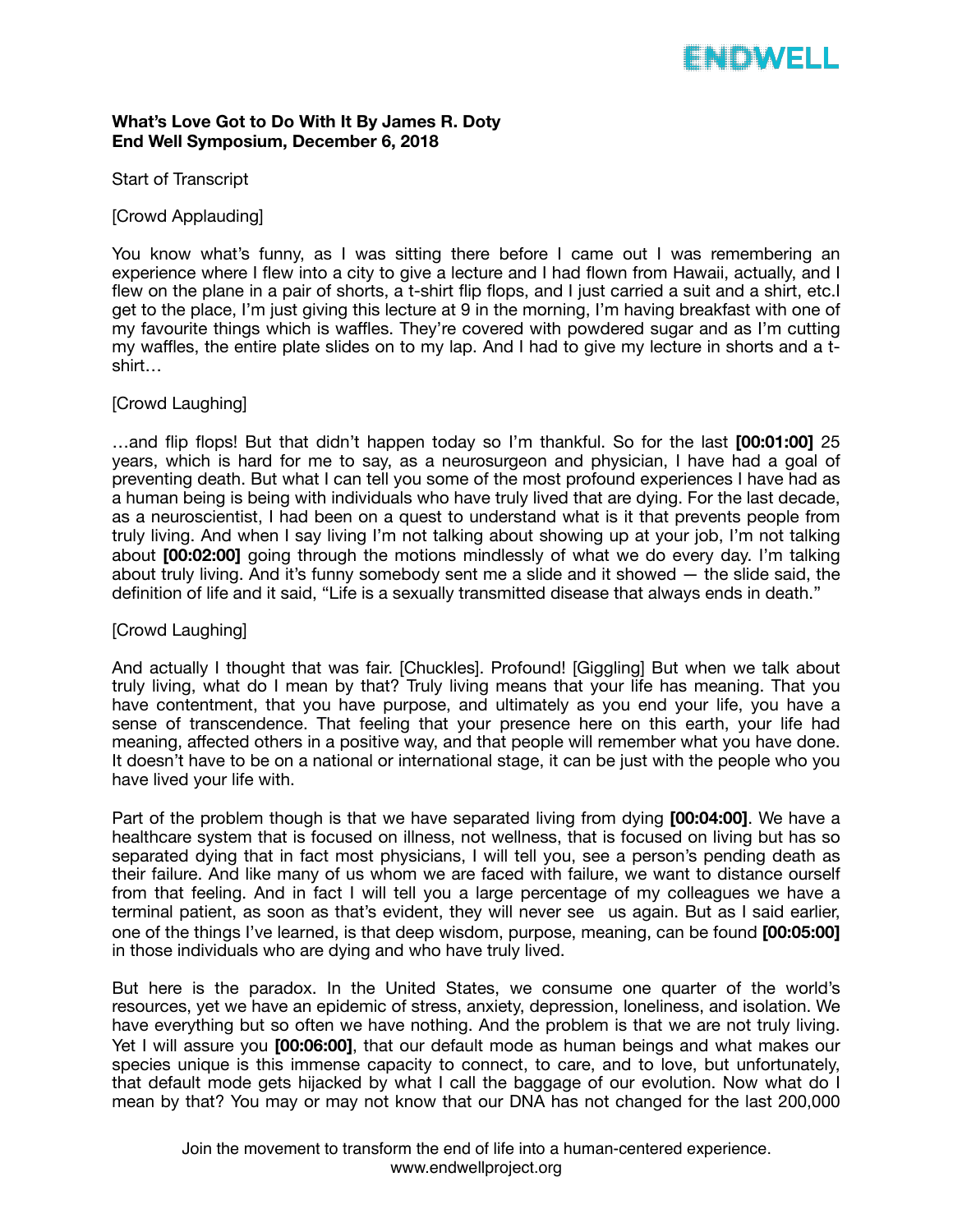

years. We are exactly the same species that was on the Savanah in Africa **[00:07:00]**, and that is really the place where we evolved to react to that particular environment.

But modernity has far surpassed our ability as a species to evolve appropriately to react to that. As a result, and our host there was kind enough to talk about, mention this book I wrote, which is *A Neurosurgeon's Quest: To Discover the Mysteries of the Brain & the Secrets of the Heart*, we have this connection between our brain, our heart and other organs and in fact it's not a one-way street, it's a two-way street. Our default **[00:08:00]** mode through this pathway of nervous system to our organs and specifically to our heart, is what makes us human. But it can also separate us from our humanity. What do I mean by that?

The last decade or so, as I mentioned, I had been on a quest, as have my colleagues, to understand if you will, what stops us from truly living. And what happens is in modern society, we have artificial light, we have a variety of distractions, and as a result this pathway that we have which is through our vagus nerve which is called our autonomic nervous system, and it has two parts.

One of the parts **[00:09:00]** is associated with what we call our fight, flight, or freeze response. The mirror of that is what we call our rest and digest system. And modern society has hijacked that pathway, away from the parasympathetic input, the system where we open, where we connect, where we can easily love another and see the good parts of another, to be anxious and afraid. When we're anxious and afraid, what happens is that we pull in, we don't connect, we potentially see others as a threat. And modern society has created a perfect environment for that because unlike **[00:10:00]** hundreds of years ago or a few thousand years ago when we lived as hunter, gatherers in groups of 10 to 50, and lived our whole lives with this small group of people, in that situation, first of all, you did not have fear. You did not feel that you were being judged. You did not feel that you were not part of a group. In fact, with every one of your faults, you were accepted and loved. We don't have that anymore. We grow up in an environments with people we don't know, we have jobs where we very rarely talk to people, and as a result, in the United States, we have this epidemic of isolation, stress, and anxiety. And in fact, if you did a survey **[00:11:00]**, one quarter of people will say that when they're in pain, when they're suffering, when they hurt, they do not have a single person to share that with.

So when we talked about ending your life well, how was that possible when as your end is upon you, you're terrified because you've also been terrified as you've lived your life? But the reality is that there is good news. We have found that we have the capacity to change the paradigm. You cannot change things though unless you have self awareness **[00:12:00]**, and what we have found through a variety of studies that we and others have done, is that you have the capacity within you to change that narrative, to get rid of this evolutionary baggage, if you will, so that you can have a life of purpose, meaning, but it has to be related through connection to others. And it has to be one in which there is an environment that you're nonjudgmental.

Let me ask you a question. How many people have a dialogue in their head that says they're not good enough, smart enough, and in fact that they're impostors? And this was part of the problem. Because you know, when you beat yourself up, you don't have compassion for yourself, it's hard to be open and to give love to others and to be non-judgmental **[00:13:00]**. The other thing that happens is that when you're fearful and anxious, you shut down your executive control functions and as a result, you don't make discerning judgments. And again it reemphasizes this isolation, and loneliness. But as I mentioned, though, over the last several years, we and others have developed techniques whereby we can change that. And it's interesting... I sometimes say if I say I had a pill that is organic, has no side effects, it's readily